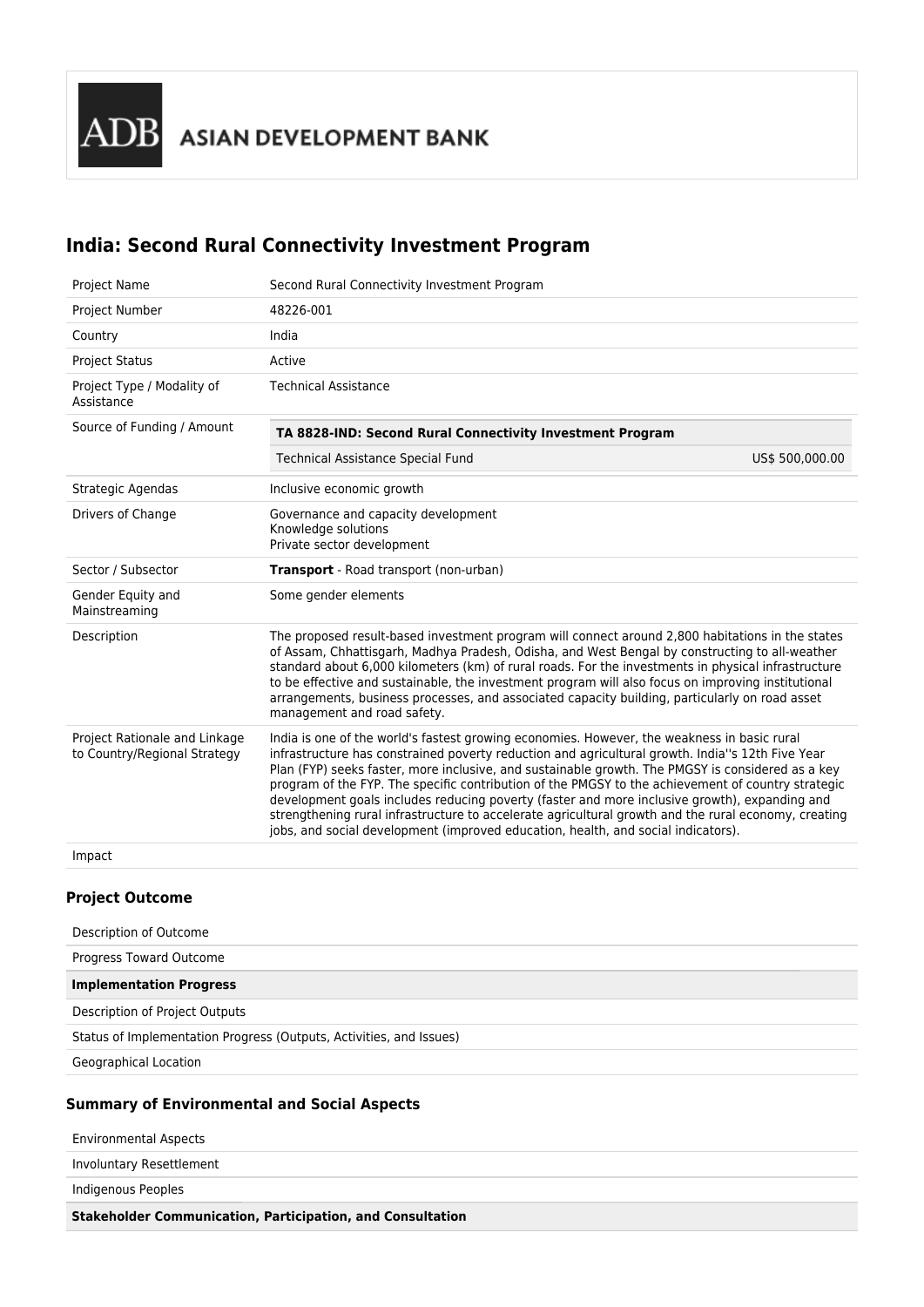| During Project Design            | Potential beneficiaries are rural community residents, including farmers, women, and poor households;<br>commercial service providers, transport providers, government workers such as health workers,<br>teachers, and agriculture extension workers. Their opinion and suggestions related to the investment<br>program will be ascertained during community consultation.                                                                                                                                                                                                                                                                                                                                                                                                                                     |
|----------------------------------|------------------------------------------------------------------------------------------------------------------------------------------------------------------------------------------------------------------------------------------------------------------------------------------------------------------------------------------------------------------------------------------------------------------------------------------------------------------------------------------------------------------------------------------------------------------------------------------------------------------------------------------------------------------------------------------------------------------------------------------------------------------------------------------------------------------|
| During Project<br>Implementation | During the preparation stage, discussions, interviews, and small group meetings will be conducted<br>within the project-affected communities to ascertain their response to the investment program, their<br>needs and demands, estimates of losses from their properties, and steps to mitigate them. Interviews<br>and group meetings will be held in groups comprising men, women, farmers, scheduled castes,<br>scheduled tribes, and other marginalized classes to obtain a comprehensive perspective of the<br>investment program in all the five states. A Community Participation Framework will be prepared for<br>each state. It will be included in the DMF that 100% of affected communities will be consulted in the<br>design process. Each project road will have a Community Participation Plan. |

## **Business Opportunities**

| Consulting<br>Services | In total the PPTA will require 39 person-months of consulting services (9 international and 30 national). ADB will<br>engage all individual consultants in accordance with its Guidelines on the Use of Consultants (2013, as amended<br>from time to time). Disbursement under the TA will be carried out in accordance with ADB's Technical Assistance<br>Disbursement Handbook (2010, as amended from time to time). |
|------------------------|-------------------------------------------------------------------------------------------------------------------------------------------------------------------------------------------------------------------------------------------------------------------------------------------------------------------------------------------------------------------------------------------------------------------------|
| Procurement            | Procurement of equipment will follow ADB's Procurement Guidelines (2013, as amended from time to time). The<br>equipment will be handed over to the government upon TA completion. A summary of consulting services<br>requirement is presented in Table A3.3.                                                                                                                                                          |

## **Responsible Staff**

| Responsible ADB Officer    | Heriawan, Andri                                                                                                                                                                                                                                                                                                                                                                                                                                                                                                                                                                                                                                                                                                                                                                                                                                                                     |
|----------------------------|-------------------------------------------------------------------------------------------------------------------------------------------------------------------------------------------------------------------------------------------------------------------------------------------------------------------------------------------------------------------------------------------------------------------------------------------------------------------------------------------------------------------------------------------------------------------------------------------------------------------------------------------------------------------------------------------------------------------------------------------------------------------------------------------------------------------------------------------------------------------------------------|
| Responsible ADB Department | South Asia Department                                                                                                                                                                                                                                                                                                                                                                                                                                                                                                                                                                                                                                                                                                                                                                                                                                                               |
| Responsible ADB Division   | Transport and Communications Division, SARD                                                                                                                                                                                                                                                                                                                                                                                                                                                                                                                                                                                                                                                                                                                                                                                                                                         |
| <b>Executing Agencies</b>  | Ministry of Rural Development<br>Dr. Pramod Kumar Anand, Joint Secretary (RC)<br>anandpk@nic.in<br>Krishi Bhawan New Delhi 110001 India<br>Panchayat and Rural Development Department (Government of Chhattisgarh)<br>Room No.317, DKS Bhavan(Mantralay),<br>Raipur India<br>Panchayat and Rural Development Department (Government of Madhya Pradesh)<br>5th Floor, B-Wing, Paryawas Bhawan,<br>Bhopal(MP)-462004<br>India<br>Panchayat and Rural Development Department (Government of West Bengal)<br>Department of Panchayats & Rural<br>Development, Jessop Building (1st Floor)<br>63 N.S. Road, Kolkata - 700001 India<br><b>Public Works Department State of Assam</b><br>Chandmari, Guwahati-781003<br>India<br>Rural Development Department (Government of Odisha)<br><b>Rural Development Department</b><br>Government of Odisha<br>Sanchivalaya Marg, Bhubaneswar India |

### **Timetable**

| <b>Concept Clearance</b>   | ۰           |
|----------------------------|-------------|
| Fact Finding               | -           |
| MRM                        | ۰           |
| Approval                   | 16 Dec 2014 |
| <b>Last Review Mission</b> | -           |
| Last PDS Update            | 22 Mar 2017 |

### **TA 8828-IND**